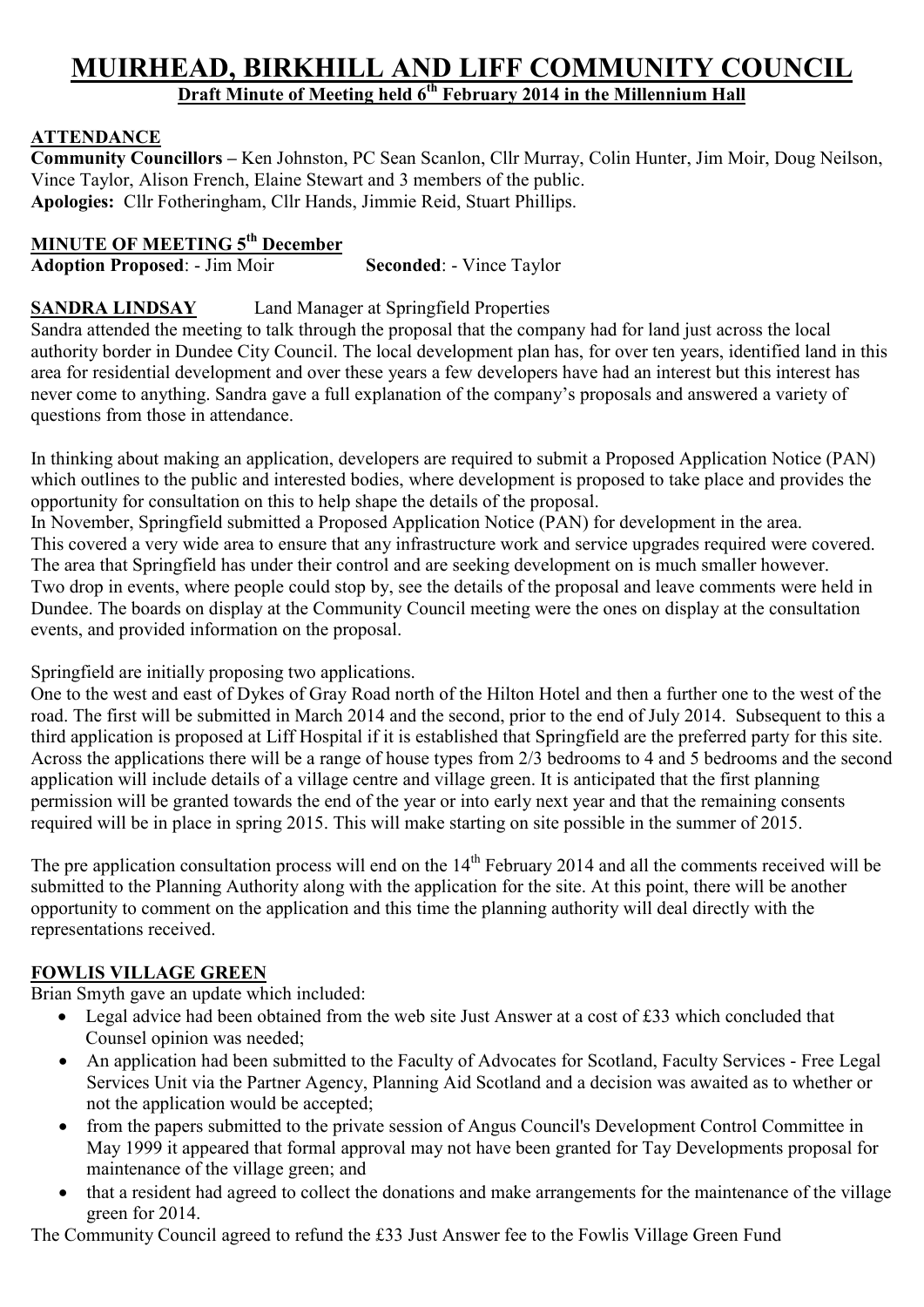### **POLICE MATTERS** Community Liaison Officer Sean Scanlon

General issues such as Fraudulent Activities, Wildlife Crime, Operation Dry Up, Dark Evenings Crime, were reported on however items particular to the Sidlaw area were as follows

#### Rural Theft

Between 1900 Tuesday 3rd December 2013 and 1030 Wednesday 4th December 2013, a theft occurred at Newton of Auchterhouse Farm, Muirhead, whereby two large forklift and dung grab forks were stolen. Both items are large agricultural farm implements and a trailer or similar would have been required to transport the items from the locus Between 0100-1330 hours, Saturday 7th December 2013, a theft occurred from a secure motor car in Gateside of Nevay, Newtyle. Person(s) responsible smashed the rear window of the vehicle and stole an iPad and jacket from within.

#### Suspicious Incidents

There have also been a number of suspicious incidents reported in the Muirhead, Fowlis and Piperdam areas, where persons were seen in suspicious circumstances and acting suspiciously in private gardens. Details are as follows; About 0740 hours, Tuesday 3rd December 2013 a male and female were seen to be acting suspiciously in Edward Place, Muirhead. They were seen to be going in and out of various gardens in the street. No thefts have been reported.

About 1300 hours, Thursday 12th December 2013, an unknown male was seen to be acting suspiciously within a garden at an address in Grey Den of Liff.

About 0045 hours, Thursday 19th December 2013 person(s) unknown rang the doorbell at an address in Piperdam Drive, Piperdam. No-one was seen at the door and a short time later the occupier's insecure vehicle door was seen to be wide open. Security lighting in the street was also seen to be activated at this time.

About 1920 hours, Saturday 4th January 2014 a male entered an address in Coupar Angus Road, Muirhead via an insecure rear door. He was disturbed by the occupier a short time later and fled the address. Nothing was stolen. Fire-raising

About 2230 hours Tuesday 13th December 2013 a blue Ford Focus motor car was set on fire in a field near to the B954 Newtyle Road, on the outskirts of Muirhead. This vehicle had been involved in an RTC earlier the same evening but the owner was unable to arrange recovery at that time and intended to recover it the following day. Enquires are currently ongoing in relation to this.

#### Attempted/Theft by Housebreaking

Between 1500 hours Saturday 18th January and 2000 hours Monday 20th January 2014 six garages in Dalgety Court, Muirhead, have been broken into by person(s) forcing open the padlocks. Two garages have had a quantity of tools stolen. Enquires are currently ongoing in relation to this and suitable crime prevention advice has been given the owners.

#### Vandalism

Between 1200 hours Saturday 11th January and 0800 hours Monday 13th January 2014, a vandalism was reported at The Osprey Lodge, Osprey View, Piperdam, whereby damage was caused to internal doors, walls and also worktops in the kitchen area by a sharp pointed object or similar.

Between 1730 hours, Thursday 10th January 2014 and 0830 hours, Saturday 11th January 2014 a vandalism occurred to a blue Nissan Juke motor car parked in Commercial Street, Newtyle, whereby person(s) have damaged it using a key/stone or similar object. Enquires are currently ongoing in relation to this.

Between 1200 hours Saturday 28th December 2013 and 1200 hours, Sunday 29th December 2013, damage was caused to a headstone in the cemetery at Newtyle Church, Castle Street, Newtyle. Person carved a horseshoe sharp on the headstone.

#### Theft

About 2000 hours, Monday 23rd December 2013 a quantity of meat and poultry, including customers Christmas turkey orders were stolen from the rear store at James Pirie and Sons Ltd, Church Street, Newtyle. The male responsible entered an insecure store whilst staff were within the premises and made off with the quantity of goods. Between 0001 hours and 1100 hours, Monday 3rd February 2014 a high value watch was reported as being stolen from the Rainbow Executive Lodge No.1, Piperdam. The watch was a 'Hubolt – Big Bang' and valued at £11,000. Enquires are currently ongoing in relation to this.

In relation to the crimes reported above, Police Scotland reminds home owners and occupiers of the importance of keeping your addresses and vehicles secure at all times and asks residents to remain vigilant and report any persons or vehicles that you feel to be suspicious. Please report any such crimes, or other suspicious activity, to Police Scotland depending on the circumstances either on 999, 101, or Crimestoppers anonymously on 0800 555 111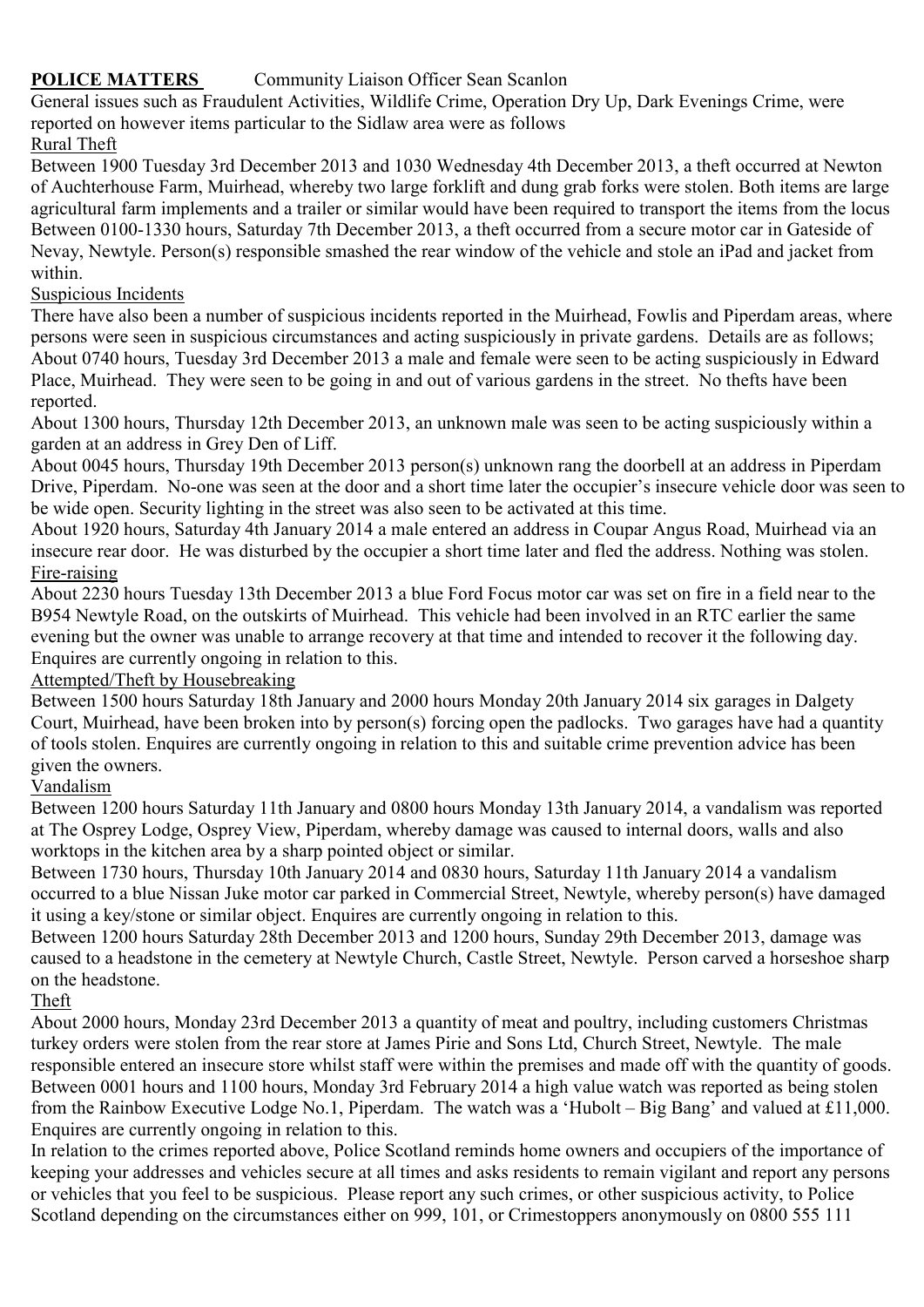## Vandalism

Despite a downward trend over the previous few years, Vandalism does remain an issue in Angus. Vandalism is a crime which affects people's quality of life and costs communities millions to repair. It is easy to dismiss vandalism as a minor offence, but it does have a big impact on local communities (higher insurance premiums, facilities being out of use, may increase the fear of crime). If you are the victim of vandalism, please report it to Police Scotland on 101. If you see someone in the act or if you have any information which may lead to identifying persons responsible for vandalism, please report this to Police Scotland too.

### Scrap Metal Thefts

Scrap Metal and diesel thefts continue to strike rural Angus area when unattended items of scrap are seen lying around and is an open invite into the yard or field by strangers. Once within the yard or field they take the opportunity to have a good look around and if an insecure fuel tank is seen then there is a high chance that the diesel will be stolen at the time or there might be unwelcome visitors during the night.

Fuel tanks can be easily secured for a minimum cost by simply purchasing a good quality padlock or seeking advice from your fuel supplier.

Antisocial Behaviour on Angus Roads

Police Scotland and its partners continue to receive complaints or anecdotal information regarding people driving in an antisocial manner, or perhaps having noisy vehicles. Please help us to combat this, by reporting to Police Scotland on 101.

#### Antisocial Behaviour in the Communities

The main issue which affects the communities of Angus is Antisocial Behaviour – in all its guises. ASB includes issues such as dog fouling, littering, neighbour noise, youth annoyance etc. Complaints of ASB, in particular noisy neighbours, tend to increase during the summer months. Angus Community Safety Team will continue to deal with problem residents in a robust manner. Please report such incidents to Access Line on 08452 777 778.

## **BUSES AT BIRKHILL PRIMARY SCHOOL**

The content of an information sheet, stating the Community Council's position with regard to buses turning at the school, was agreed and copies would be sent to the school head teacher, residents in the vicinity of the school, Police Scotland and Angus Council.

#### **CORRESPONDENCE**

Various items of correspondence dating from December through to current meeting are on the Agenda but were not commented upon

- Customer Forum re Water Services
- The Angus Strategic Landscape Capacity Assessment of Wind Energy can be http://www.angus.gov.uk/wind/
- Draft Renewable Energy Community Benefit Policy. There will be an eight week consultation period, which extends until Friday14 March 2014
- "Survey of Local Authority Community Councils" from the Scottish Government..
- Strathmartine Community Council's Agenda  $30<sup>th</sup>$  January

Hearing Aid maintenance sessions on the Mobile Library Service are to be extended until March 2014 Dog Fouling at Piperdam – Police to speak to residents Next meeting of the Success For Sidlaw Transport Sub Group is on Tuesday 11 March 2014, at Strathmartine Primary School, 6.30 - 8.30pm Flooding at Liff Culvert - Secretary to ask for an update Playpark Consultation – Secretary to ask for an update Birkhill Park – This is now part of the Fields in Trust

#### **ROADS**

Grass Verge outside Millennium Hall/Bowling Club – Some tidying has taken place Movement of Bus Stops on A93 – Only the stop for travelling West is to be moved Twenty's Plenty Review – Osprey Road, Piperdam Major repairs to Dronley Mill Retaining Wall – The road will be closed for approx 12 weeks commencing March The Angus Council (Disabled Persons' Parking Places) (Street Parking Places) (Variation) (No.1) Order 201X A pothole is developing below the Gourdie Brae Scottish Water premises – Secretary to contact Dundee Council Gulley's are not collecting the water on Gourdie Brae – Secretary to contact Dundee Council Liff Footpath – Craig Hudson to be contacted